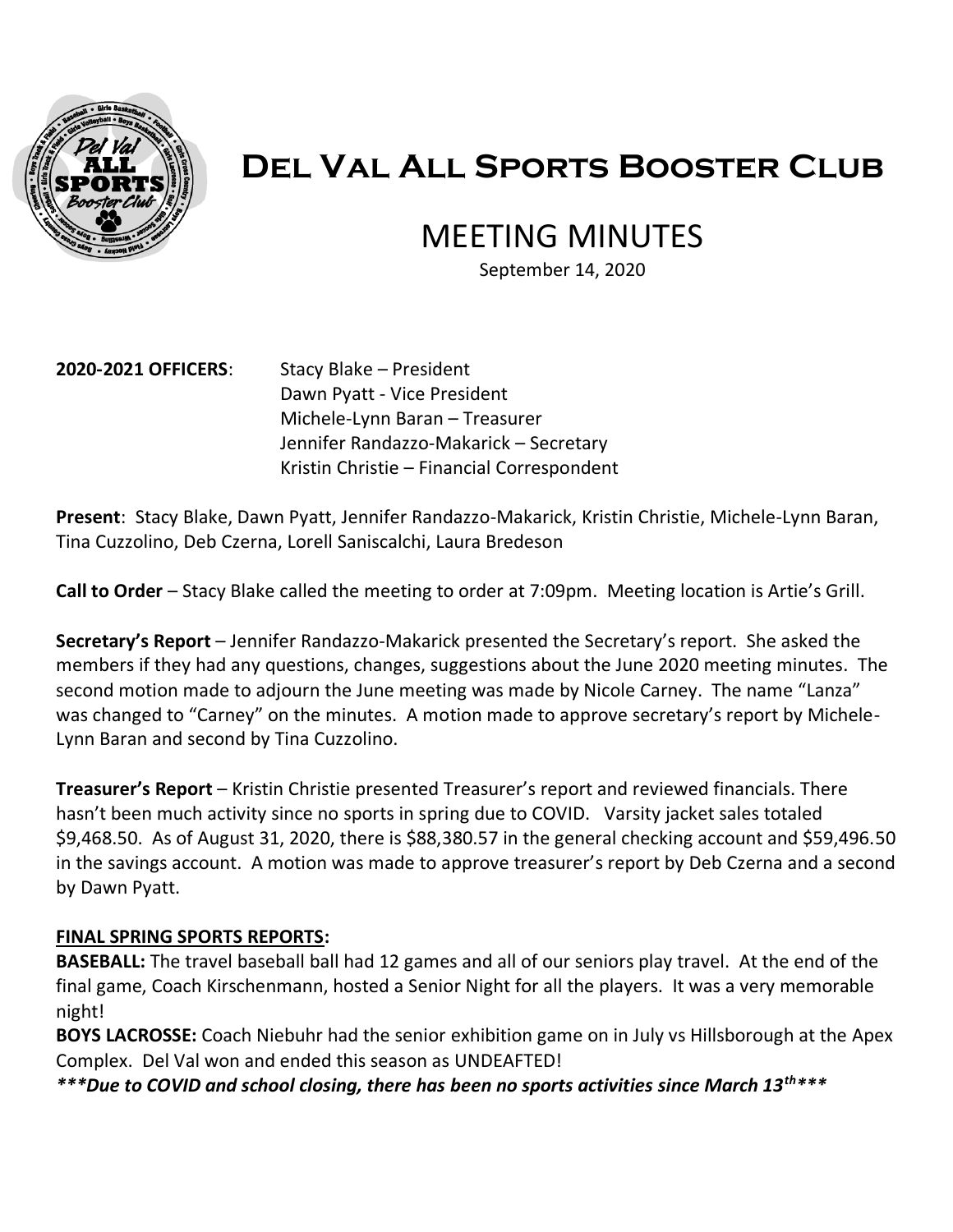# **FALL SPORTS REPS:**

**Football:** Stacy Blake **Boys Soccer:** Jen Randazzo & Tina Cuzzolino **Girls Soccer:** Kristin Christie **Field Hockey:** \*\*\*volunteer needed **Volleyball:** Kara Cobb **Boys Cross Country:** \*\*\* volunteer needed **Girls Cross Country:** \*\*\* volunteer needed **Cheerleading:** \*\*\* volunteer needed

# **FALL SPORTS REPORTS:**

**Football:** Stacy reported that the football team has 6 games this season; 3 home and 3 away. There is a 45-minute max travel time to away games. We now play in Group 1. The first game is October 9<sup>th</sup>. This night will be Senior Night for the 22 seniors this year. Raspberrys is booked for senior night. They have an outdoor tent. The other home games are on October 23<sup>rd</sup> (Homecoming) and November 6<sup>th</sup> (vs Bernardsville).

**Boys Soccer:** The boys began practice today. There were only senior lead practices over the summer. There were approximately 60 boys at today's practice. Tina Cuzzolino will send an email to Coach Miklosey for an update for senior night and how many seniors.

Girls Soccer: Kristin Christie reported that Senior night is on October 14<sup>th</sup> at 5:30pm; 6 seniors. Both the girl and boy soccer teams have a two-game limit per week this year. Our new region is Hunterdon, Sussex, Warren.

**Field Hockey:** \*\*rep needed\*\*

**Volleyball:** The season has been postponed until March 2021.

**Boys Cross Country:** \*\*rep needed\*\*

**Girls Cross Country:** Laura Bredeson reported no information on when the meets are. Senior night is October 2; 6 seniors.

**Cheerleading:** The cheerleaders have a new coach; Jen Dewire.This season the cheerleaders will have a virtual competition; zoom or pre-recorded. The cheerleaders will cheer at home football games and will also cheer for all the fall sport home games this year!

# **\*\*\* ALL fall sport teams are now Group 1 division\*\*\***

#### **NEW BUSINESS**:

- **1. MEMBERSHIP:** 
	- **a.** Our membership is currently at 60 members. Last year by September 1<sup>st</sup>, we were at 86 members at this time, in 2018 we had 55 members, and in 2017 we had 92 members.
	- **b.** We need to order more coupon cards to give with memberships.
	- **c.** The members will NOT be able to use the coupon card "game tickets" this year unless the games are sold out.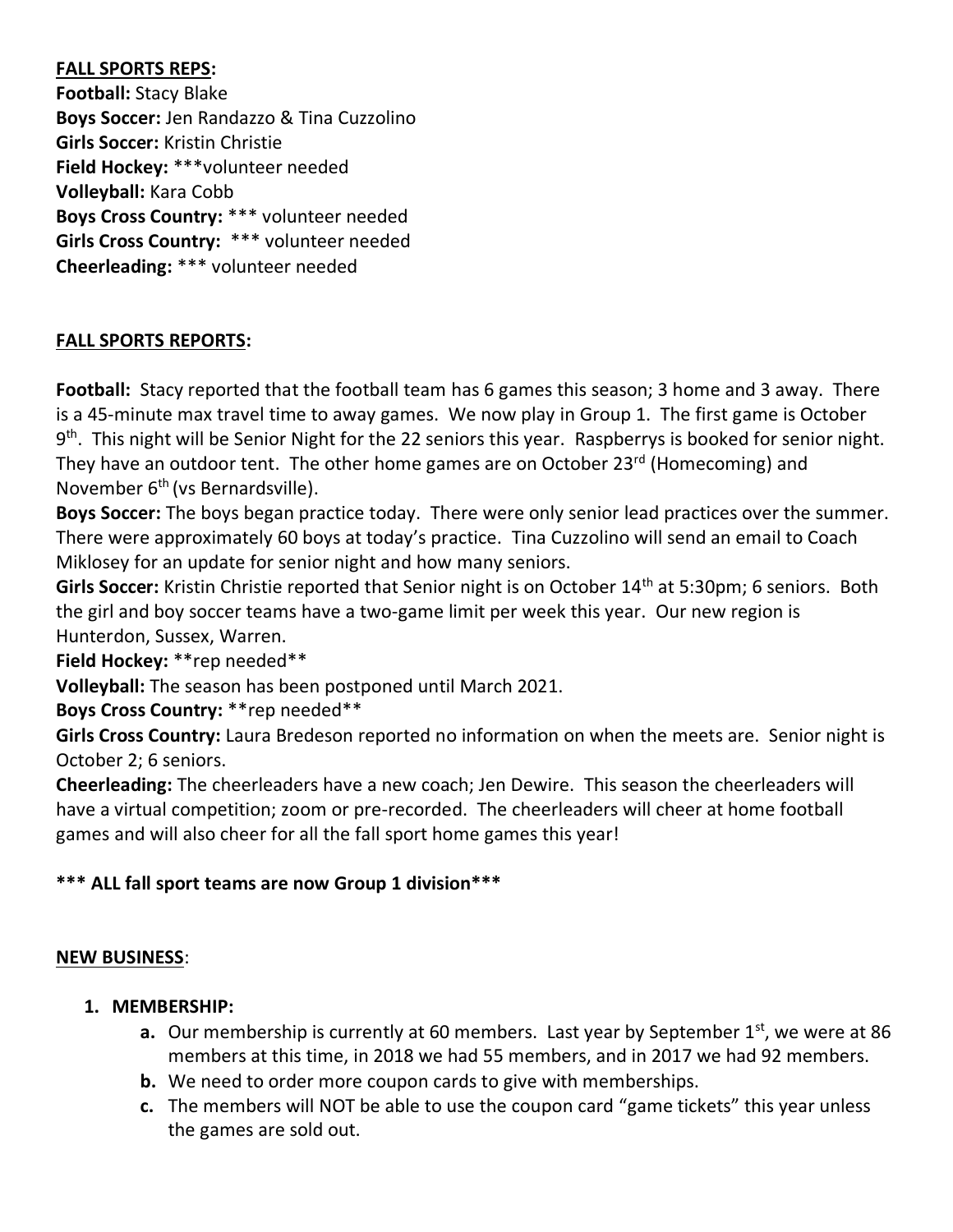## **2. FOOTBALL GAME ATTENDANCE RULES**:

- **a.** There will be a max of 500 people at the football games this season. This excludes players and refs.
- **b.** Concession will be open.
- **c.** Each player can pre-order 2 tickets per game.
- **d.** Tickets can be purchased ONLINE only.

# 3. **DEL VAL SPIRIT WEAR**:

- **a.** Varsity Jackets: Varsity jackets are now \$215 as a base price; a \$45 increase from \$170. The booster profit is now \$20 per jacket ordered.
- **b.** New order forms for the Varsity jackets have been ordered.
- **c.** Michele-Lynn Baran would like to say "Thank You to Stacy Blake for hosting the varsity jacket sale at her home".
- **d.** The spring sport varsity jackets will be ready for pick-up in approximately 2 weeks. Stacy Blake will have the pick-up at her house since she cannot deliver them in the cafeteria to the students as she did in the past (pre-COVID)
- **e.** Jubilee shirts were ordered in February and are done
- **f.** Spring sport stores: stores couldn't be cancelled. The orders were processed and delivered.
- **g.** Fall sports stores: now open and close at midnight tonight
- **h.** Football players bought masks for all their players from football budget

# **4. DEL VAL SPIRIT WEAR STORE:**

- **a.** Football games as possible sale dates: 10/9, 10/23, 11/6.
- **b.** We can have 4-6 people selling clothes at the home football games
- **c.** Possible sale at Alexandria Park or Stacy's house; need to discuss options
- **d.** No 50/50 raffle this year.

# **5. FUNDRAISING:**

- **a.** Field Enhancement Project
	- i. New website working well for sale
	- ii. Will send out in November for early sales for Christmas and Graduation
	- iii. Not much fundraising this year due to COVID restrictions
- 6. **SENIOR NIGHTS:** pens have been ordered
- 7. **NEW PAYPAL ACCOUNT:** the new Pal Pay bank account has been opened.

# **8. ATHLETIC TRAINER PONA:**

**a.** Pona sent the booster club two bids for various items she would like for the upcoming year for; approximately \$2800 and \$1200 each. Many items that included are Compression garments, STEM machine part, Gatorade bottles, cups, and list to be provided. Stacy will reach out to Pona and ask specifically how much money she needs and for what items. Stacy will also inquire about the restrictions on water use at games this year due to COVID; water bottles, cups, drink breaks, etc. The exact items and amount will be presented at the next meeting.